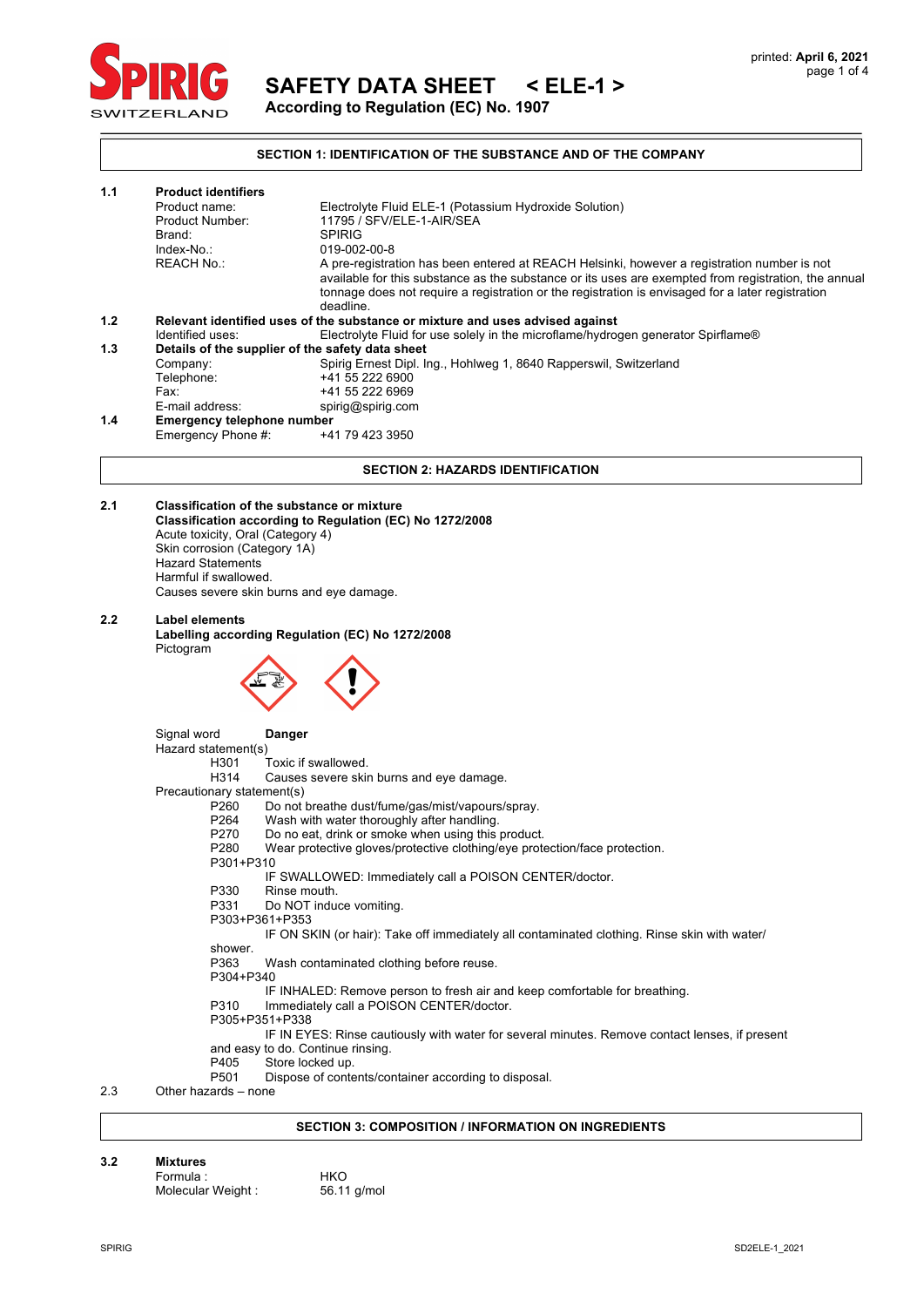

# **SAFETY DATA SHEET < ELE-1 >**

**According to Regulation (EC) No. 1907**

| Hazardous ingredients according to Regulation (EC) No 1272/2008 |                        |                |               |  |
|-----------------------------------------------------------------|------------------------|----------------|---------------|--|
|                                                                 | Component              | Classification | Concentration |  |
|                                                                 | Potassium hydroxide    | Skin Corr. 1A; | 30%           |  |
|                                                                 | CAS-No.<br>1310-58-3   | Acute Tox, 4:  |               |  |
|                                                                 | EC-No.<br>215-181-3    | H314, H301     |               |  |
|                                                                 | Index-No. 019-002-00-8 |                |               |  |

#### **Non hazardous ingredients**

| Component                      | Classification | Concentration |
|--------------------------------|----------------|---------------|
| Water                          | Not hazardous  | balance       |
| 7732-18-5<br>CAS-No.           |                |               |
| <b>Additives (proprietary)</b> | Not hazardous  | 5%            |

#### **SECTION 4: FIRST AID MEASURES**

#### **4.1 Description of first aid measures**

#### **General advice**

Consult a physician. Show this safety data sheet to the doctor in attendance.

**If inhaled**

If breathed in, move person into fresh air. If not breathing, give artificial respiration. Consult a physician.

**In case of skin contact**

Wash off with soap and plenty of water. Take victim immediately to hospital. Consult a physician.

**In case of eye contact**

Rinse thoroughly with plenty of water for at least 15 minutes and consult a physician.

**If swallowed**

Never give anything by mouth to an unconscious person. Rinse mouth with water. Consult a physician.

- **4.2 Most important symptoms and effects, both acute and delayed**
- The most important known symptoms and effects are described in the labelling (see section 2.2) and/or in section 11
- **4.3 Indication of any immediate medical attention and special treatment needed**

# no data available

### **SECTION 5: FIREFIGHTING MEASURES**

**5.1 Extinguishing media Suitable extinguishing media**

Use water spray, alcohol-resistant foam, dry chemical or carbon dioxide.

- **5.2 Special hazards arising from the substance or mixture**
- Potassium oxides
- **5.3 Advice for firefighters**
- Wear self contained breathing apparatus for fire fighting if necessary.
- **5.4 Further information** no data available

#### **SECTION 6: ACCIDENTAL RELEASE MEASURES**

- **6.1 Personal precautions, protective equipment and emergency procedures** Wear respiratory protection. Avoid breathing vapours, mist or gas. Ensure adequate ventilation. Evacuate personnel to safe areas. For personal protection see section 8. **6.2 Environmental precautions**
- Prevent further leakage or spillage if safe to do so. Do not let product enter drains. Discharge into the environment must be avoided.
- **6.3 Methods and materials for containment and cleaning up**
- Soak up with inert absorbent material and dispose of as hazardous waste. Keep in suitable, closed containers for disposal. **6.4 Reference to other sections**

For disposal see section 13.

# **SECTION 7: HANDLING AND STORAGE**

**7.1 Precautions for safe handling**

- Avoid contact with skin and eyes. Avoid inhalation of vapour or mist. For precautions see section 2.2.
- **7.2 Conditions for safe storage, including any incompatibilities**
	- Store in cool place. Keep container tightly closed in a dry and well-ventilated place. Containers, which are opened, must be carefully resealed and kept upright to prevent leakage.

#### **7.3 Specific end use(s)** A part from the uses mentioned in section 1.2 no other specific uses are stipulated

# **SECTION 8: EXPOSURE CONTROLS / PERSONAL PROTECTION**

#### **8.1 Control parameters**

#### **Components with workplace control parameters**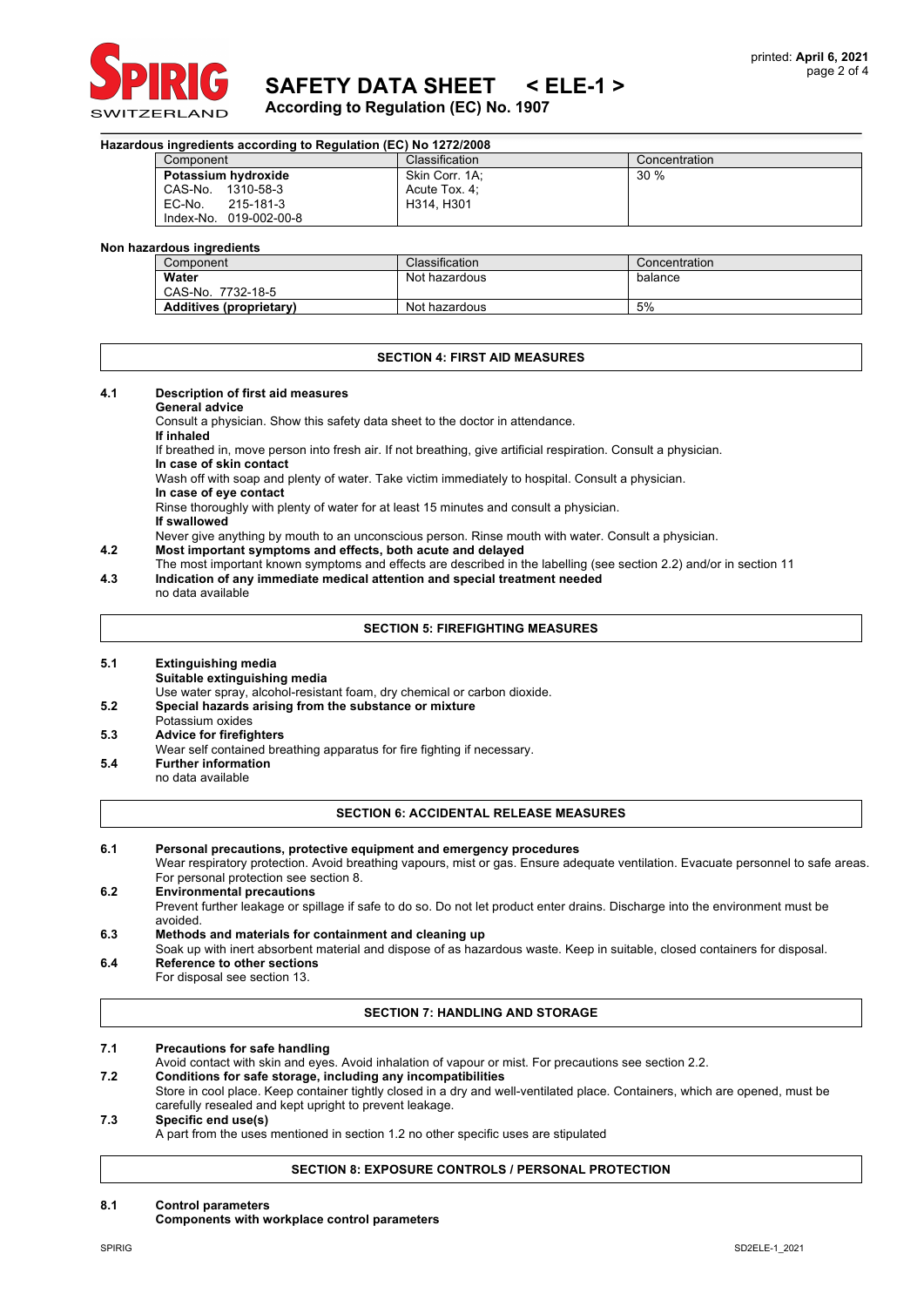

**According to Regulation (EC) No. 1907**

| Component | CAS-No.   | Value       | Control parameters | <b>Basis</b>              |
|-----------|-----------|-------------|--------------------|---------------------------|
| Potassium | 1310-58-3 | <b>STEL</b> | $2 \text{ ma/m}$   | Workplace<br>UK. EH40 WEL |
| hvdroxide |           |             |                    | <b>Exposure Limits</b>    |

#### **8.2 Exposure controls**

**Appropriate engineering controls**

Avoid contact with skin, eyes and clothing. Wash hands before breaks and immediately after handling the product. **Personal protective equipment**

# **Eye/face protection**

Face shield and safety glasses Use equipment for eye protection tested and approved under appropriate government standards such as NIOSH (US) or EN 166(EU).

#### **Skin protection**

Handle with gloves. Gloves must be inspected prior to use. Use proper glove removal technique (without touching glove's outer surface) to avoid skin contact with this product. Dispose of contaminated gloves after use in accordance with applicable laws and good laboratory practices. Wash and dry hands. The selected protective gloves have to satisfy the specifications of EU Directive 89/686/EEC and the standard EN 374 derived from it.

#### **Body Protection**

Complete suit protecting against chemicals, The type of protective equipment must be selected according to the concentration and amount of the dangerous substance at the specific workplace.

#### **Respiratory protection**

Where risk assessment shows air-purifying respirators are appropriate use a full-face respirator with multi-purpose combination (US) or type ABEK (EN 14387) respirator cartridges as a backup to engineering controls. If the respirator is the sole means of protection, use a full-face supplied air respirator. Use respirators and components tested and approved under appropriate government standards such as NIOSH (US) or CEN (EU).

#### **Control of environmental exposure**

Prevent further leakage or spillage if safe to do so. Do not let product enter drains. Discharge into the environment must be avoided.

### **SECTION 9: PHYSICAL AND CHEMICAL PROPERTIES**

#### **9.1 Information on basic physical and chemical properties**

| Appearance                                   | liquid<br>Form:              |
|----------------------------------------------|------------------------------|
|                                              | Colour: colourless           |
| Odour                                        | characteristic               |
| Odour Threshold                              | no data available            |
| рH                                           | 14 (@ 20 $^{\circ}$ C)       |
| Melting point/freezing point                 | no data available            |
| Flash point                                  | no data available            |
| Evaporation rate                             | no data available            |
| Flammability (solid, gas)                    | no data available            |
| Upper/lower flammability or explosive limits | no data available            |
| Vapour pressure                              | 23 hPa $(Q20^{\circ}C)$      |
| Vapour density                               | no data available            |
| Relative density                             | 1.29 g/mL at 20 $^{\circ}$ C |
| Water solubility                             | fully mixable                |
| Partition coefficient: noctanol/water        | no data available            |
| Auto-ignition temperature                    | no data available            |

## **9.2 Other safety information**

no data available

|  |  | <b>SECTION 10: STABILITY AND REACTIVITY</b> |
|--|--|---------------------------------------------|
|  |  |                                             |

| 10.1 | Reactivity                                                                                                                        |
|------|-----------------------------------------------------------------------------------------------------------------------------------|
|      | no data available                                                                                                                 |
| 10.2 | <b>Chemical stability</b>                                                                                                         |
|      | Stable under recommended storage conditions.                                                                                      |
| 10.3 | Possibility of hazardous reactions                                                                                                |
|      | no data available                                                                                                                 |
| 10.4 | <b>Conditions to avoid</b>                                                                                                        |
|      | no data available                                                                                                                 |
| 10.5 | Incompatible materials                                                                                                            |
|      | Water, Light metals, Alkali metals, Metals, Organic materials, Copper, reacts violently with:, vigorous reaction with:, Halogens, |
|      | Nitro compounds, Magnesium, Azides, Contact with aluminum, tin and zinc liberates hydrogen gas. Contact with nitromethane         |
|      | and other similar nitro compounds causes formation of shock-sensitive salts.                                                      |
| 10.6 | <b>Hazardous decomposition products</b>                                                                                           |
|      | Other decomposition products - no data available                                                                                  |
|      | In the event of fire: see section 5                                                                                               |

#### **SECTION 11: TOXICOLOGICAL INFORMATION**

#### **11.1 Information on toxicological effects**